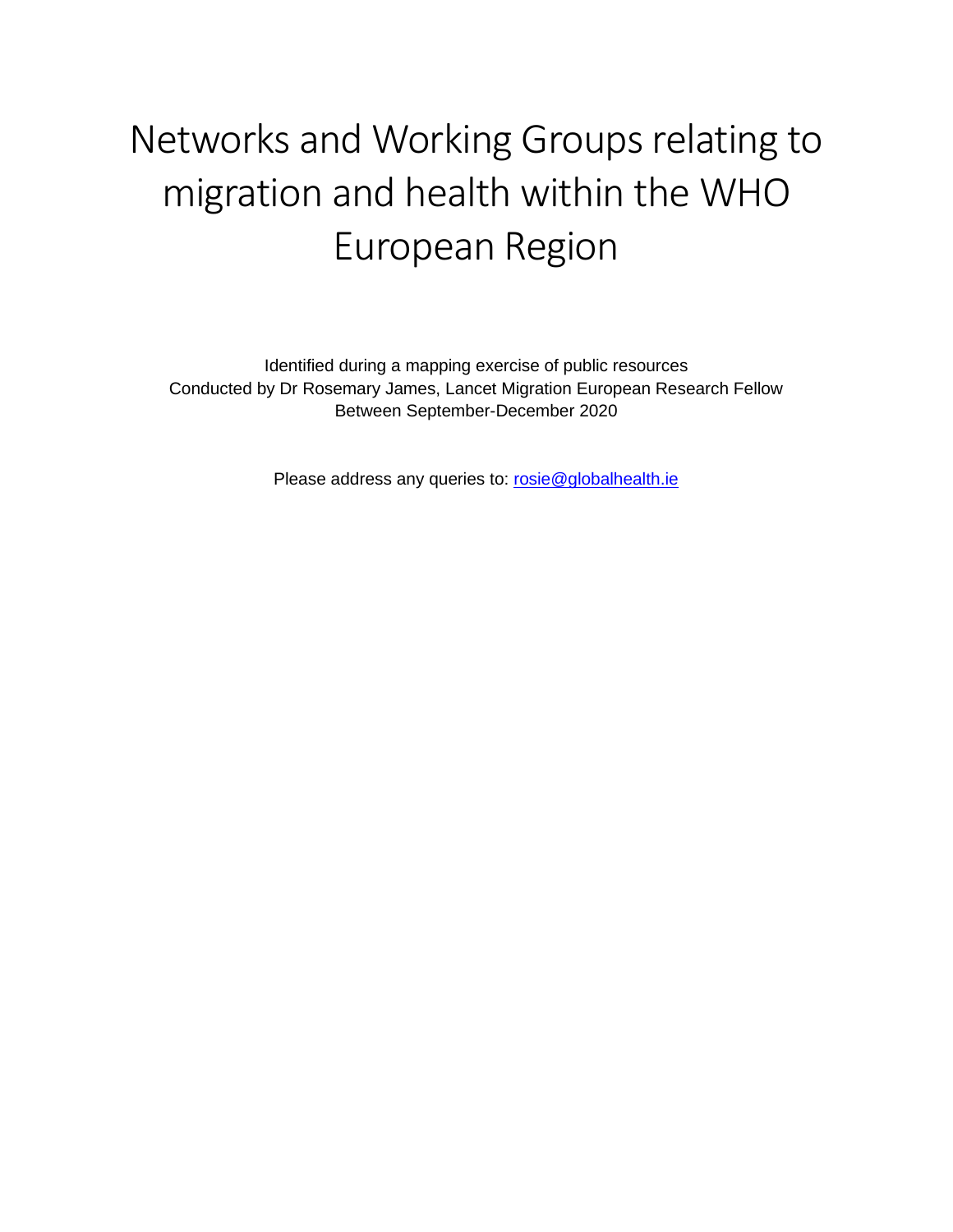| <b>Name</b>                                                                                                                     | Aim                                                                                                                                                                                                                                                                                                                                                                                                                                                                                                   | <b>Location (HQ)</b>                  | <b>Activities</b>                                                                                   | <b>Membership</b>                                                                                                                                                                                                                                                                                                                                                                                                                                                                                                                                                                                                                                                    | <b>Established</b> |
|---------------------------------------------------------------------------------------------------------------------------------|-------------------------------------------------------------------------------------------------------------------------------------------------------------------------------------------------------------------------------------------------------------------------------------------------------------------------------------------------------------------------------------------------------------------------------------------------------------------------------------------------------|---------------------------------------|-----------------------------------------------------------------------------------------------------|----------------------------------------------------------------------------------------------------------------------------------------------------------------------------------------------------------------------------------------------------------------------------------------------------------------------------------------------------------------------------------------------------------------------------------------------------------------------------------------------------------------------------------------------------------------------------------------------------------------------------------------------------------------------|--------------------|
| <b>ASPPH/ASPHER</b><br><b>Global Network for</b><br><b>Academic Public</b><br><b>Health</b>                                     | Convenes leaders from<br>around the world to share,<br>learn, collaborate, and act<br>to advance academic<br>public health. It addresses<br>issues of global concern<br>related to academic public<br>health and provides a<br>venue to strengthen<br>relationships among<br>Network members.<br>Specifically, the Global<br>Network seeks to enrich<br>the conversation and<br>action of its members<br>through multicultural,<br>multinational, and<br>multilateral engagements<br>and partnerships | Brussels, Belgium<br>+ Washington, DC | Meetings, Online<br>Community,<br>Publications, Webinars,<br>Resources, Policy<br><b>Statements</b> | 30+ member organisations.<br>Membership in the Global<br>Network is limited to<br>leadership from global<br>academic public health<br>institutions, including leaders<br>of:<br>-National, regional, and global<br>associations representing<br>academic public health<br>institutions<br>-National, regional, and global<br>organizations and associations<br>that engage in public health<br>training and workforce<br>development<br>-Schools/programs and<br>academic<br>institutions/departments of<br>public health that are members<br>of an association representing<br>academic public health<br>institutions that are part of the<br><b>Global Network</b> | May 2020-present   |
| <b>AVERROES Network</b><br>- Improving access<br>to health care for<br>asylum seekers and<br>undocumented<br>migrants in the EU | Médecins du Monde<br>(MdM) aims at<br>documenting asylum<br>seekers and<br>undocumented migrants'<br>access to health care in<br>the EU. MdM also seeks<br>to promote these<br>populations' right to<br>access health care on<br>equal terms with                                                                                                                                                                                                                                                     | Paris, France                         | Research, field surveys,<br>and awareness raising<br>activities at national and<br><b>EU</b> levels | NGO network covering 19 EU<br><b>Member States</b>                                                                                                                                                                                                                                                                                                                                                                                                                                                                                                                                                                                                                   | 2008-2011          |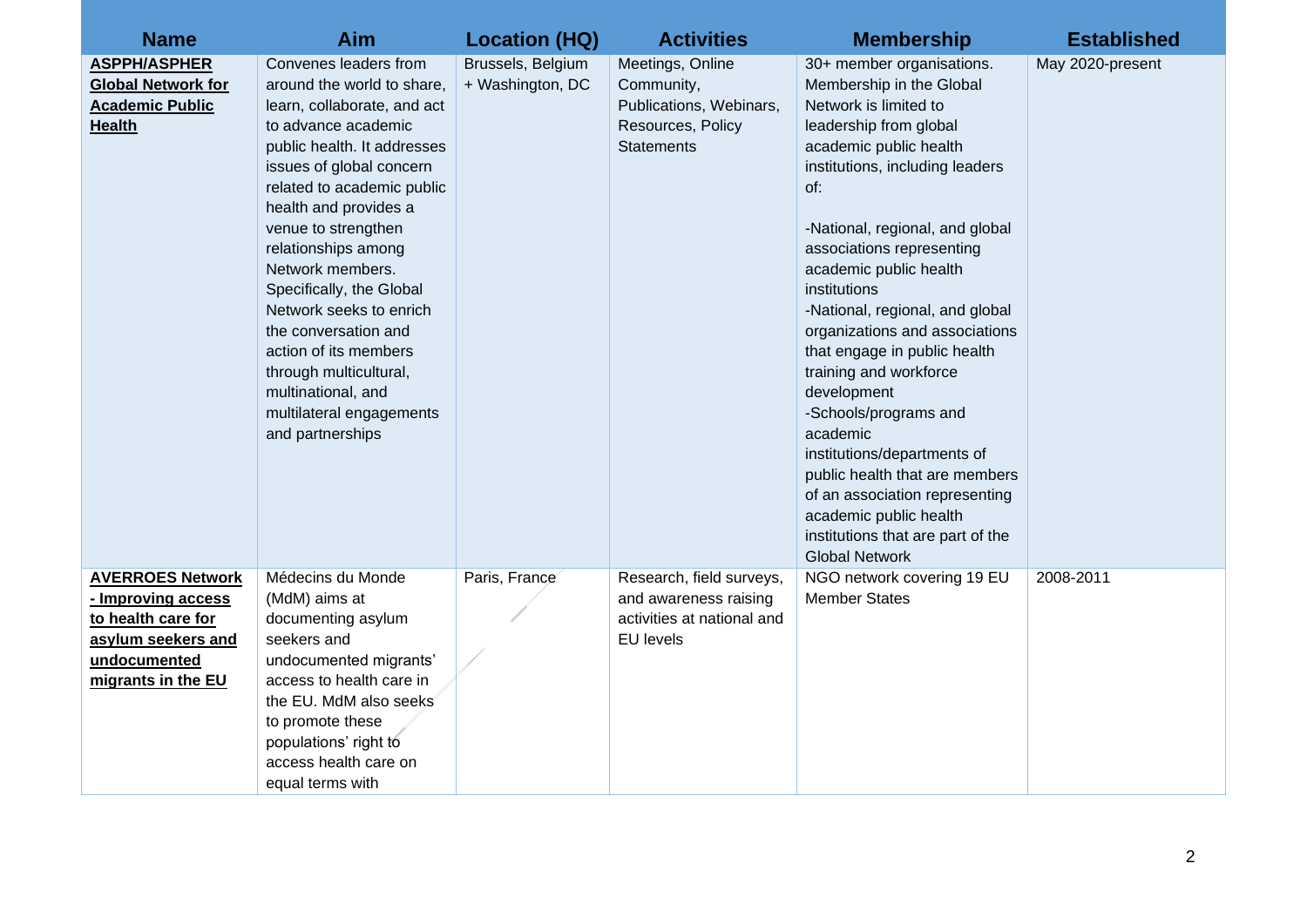|                           | nationals, and a right to     |                   |                          |                               |                       |
|---------------------------|-------------------------------|-------------------|--------------------------|-------------------------------|-----------------------|
|                           | protection against            |                   |                          |                               |                       |
|                           | deportation for seriously ill |                   |                          |                               |                       |
|                           | foreigners.                   |                   |                          |                               |                       |
| <b>Caritas Europe</b>     | Catholic network working      | Brussels, Belgium | Policy, advocacy         | 49 member organisations in 46 | 1971 (formerly        |
|                           | with people of all faiths to  |                   |                          | countries across the European | Eurocaritas) -present |
|                           | end poverty and to            |                   |                          | continent                     |                       |
|                           | promote the dignity of all    |                   |                          |                               |                       |
|                           | people. Work is inspired      |                   |                          |                               |                       |
|                           | by the 7 principles of        |                   |                          |                               |                       |
|                           | Catholic Social Teaching,     |                   |                          |                               |                       |
|                           | with a particular attention   |                   |                          |                               |                       |
|                           | to the preferential option    |                   |                          |                               |                       |
|                           | for the poor and              |                   |                          |                               |                       |
|                           | vulnerable. This means        |                   |                          |                               |                       |
|                           | that we focus primarily on    |                   |                          |                               |                       |
|                           | the poorest and most          |                   |                          |                               |                       |
|                           | vulnerable in our             |                   |                          |                               |                       |
|                           | societies, not least those    |                   |                          |                               |                       |
|                           | who are newly arrived in      |                   |                          |                               |                       |
|                           | Europe as migrants or         |                   |                          |                               |                       |
|                           | refugees.                     |                   |                          |                               |                       |
| <b>Churches'</b>          | To serve the churches in      | Brussels, Belgium | Works on issues of       | 35 members from 19 countries  | 1964-present          |
| <b>Commission for</b>     | their commitment to           |                   | migration and            | all over Europe, as well as 2 |                       |
| <b>Migrants in Europe</b> | promote the vision of an      |                   | integration, asylum and  | associated organizations      |                       |
|                           | inclusive community           |                   | refugees, and against    |                               |                       |
|                           | through advocating for an     |                   | racism and               |                               |                       |
|                           | adequate policy for           |                   | discrimination,          |                               |                       |
|                           | migrants, refugees and        |                   | undertakes research,     |                               |                       |
|                           | minority groups at            |                   | initiates, develops and  |                               |                       |
|                           | European and national         |                   | implements projects in   |                               |                       |
|                           | level.                        |                   | these fields; represents |                               |                       |
|                           |                               |                   | the common voice of the  |                               |                       |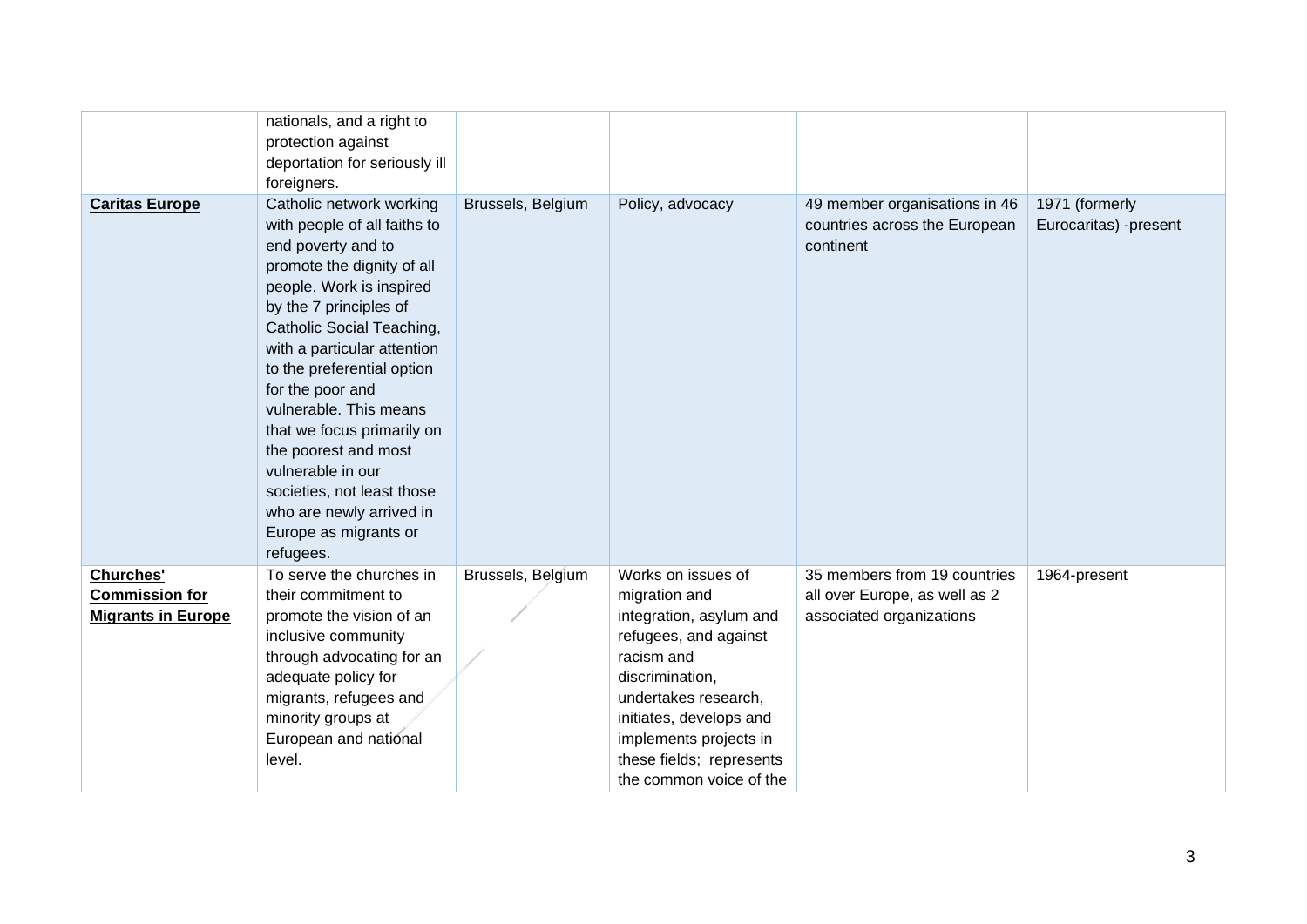|                                                                               |                                                                                                                                                                                                                                                                                                                                                                                                                              |                                      | churches in Europe on                      |                                                                                                                                                                                                                                                                                                                                                                                                                                     |              |
|-------------------------------------------------------------------------------|------------------------------------------------------------------------------------------------------------------------------------------------------------------------------------------------------------------------------------------------------------------------------------------------------------------------------------------------------------------------------------------------------------------------------|--------------------------------------|--------------------------------------------|-------------------------------------------------------------------------------------------------------------------------------------------------------------------------------------------------------------------------------------------------------------------------------------------------------------------------------------------------------------------------------------------------------------------------------------|--------------|
|                                                                               |                                                                                                                                                                                                                                                                                                                                                                                                                              |                                      | the above issues vis-à -                   |                                                                                                                                                                                                                                                                                                                                                                                                                                     |              |
|                                                                               |                                                                                                                                                                                                                                                                                                                                                                                                                              |                                      | vis the European                           |                                                                                                                                                                                                                                                                                                                                                                                                                                     |              |
|                                                                               |                                                                                                                                                                                                                                                                                                                                                                                                                              |                                      | institutions.                              |                                                                                                                                                                                                                                                                                                                                                                                                                                     |              |
| Correlation -<br><b>European Harm</b><br><b>Reduction Network</b><br>(C-EHRN) | To tackle health<br>inequalities in Europe and<br>to improve prevention,<br>care and treatment<br>services. The focus is on<br>blood-borne infectious<br>diseases (BBID), in<br>particular Hepatitis C and<br>HIV/AIDS among<br>vulnerable and high risk<br>populations (e.g. drug<br>users, migrants and<br>young people at risk).                                                                                          | Amsterdam, The<br><b>Netherlands</b> | Monitoring, capacity<br>building, advocacy | 20+ national member<br>organizations                                                                                                                                                                                                                                                                                                                                                                                                | 2004-present |
| <b>CPME Working</b><br><b>Group on Refugee</b><br><b>Health</b>               | CPME's policies focus on<br>refugees' rights and<br>needs relating to health.<br>They are based on the<br>principle that doctors must<br>provide appropriate<br>healthcare to every<br>patient, regardless of<br>ethnicity, background,<br>legal status or other<br>factors. Medical ethics<br>and patient-doctor<br>confidentiality must be<br>upheld. It is also vital to<br>pay special attention and<br>find appropriate | Brussels, Belgium                    | Policy statements,<br>advocacy             | The Standing Committee of<br>European Doctors is<br>composed of 28 members. An<br>organisation representing<br>medical doctors may become<br>a member of the Standing<br>Committee with voting rights if<br>it is the most representative<br>non-governmental national<br>medical organisation of one of<br>the countries of the European<br>Union or one of the signatory<br>countries of the European<br>Economic Area agreement. | ?-present    |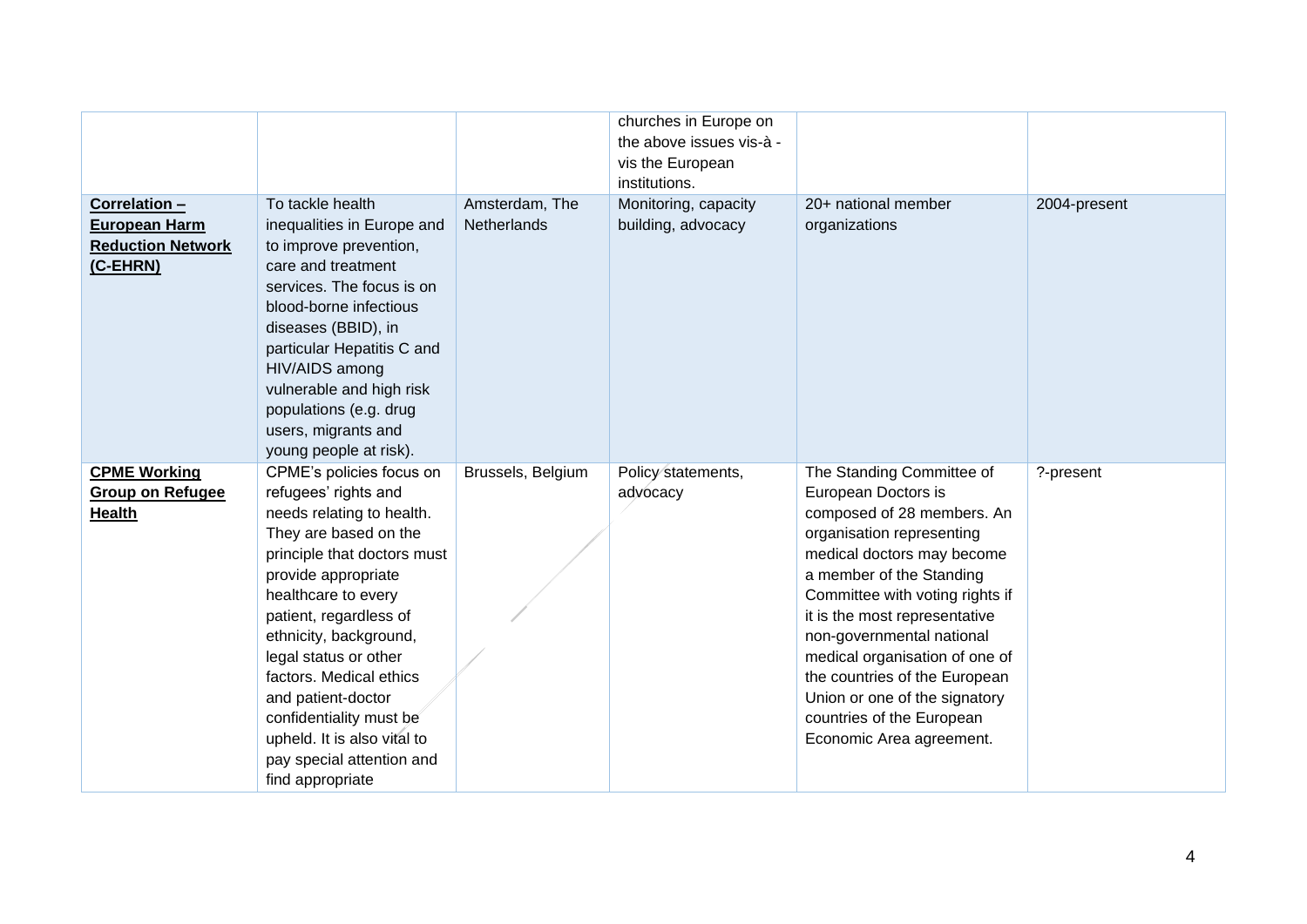|                                                               | responses to refugees'<br>specific vulnerabilities,<br>e.g. relating to mental<br>health. CPME also<br>discusses the situation of<br>doctors with a refugee<br>background and<br>approaches to integrating<br>them into the medical<br>workforce                                                                                                                    |                             |                                                                                                                                                                                                                               |                                                                                                                                                                                                                                                |              |
|---------------------------------------------------------------|---------------------------------------------------------------------------------------------------------------------------------------------------------------------------------------------------------------------------------------------------------------------------------------------------------------------------------------------------------------------|-----------------------------|-------------------------------------------------------------------------------------------------------------------------------------------------------------------------------------------------------------------------------|------------------------------------------------------------------------------------------------------------------------------------------------------------------------------------------------------------------------------------------------|--------------|
| <b>EuroHealthNet</b>                                          | To improve and sustain<br>health between and within<br>European States through<br>action on the social<br>determinants of health.<br>To tackle health<br>inequalities.<br>A not-for-profit partnership<br>of organisations, agencies<br>and statutory bodies<br>working on public health,<br>disease prevention,<br>promoting health, and<br>reducing inequalities. | Brussels, Belgium           | Policy and project<br>development,<br>knowledge and<br>expertise exchange,<br>research, networking,<br>and communications.                                                                                                    | National, regional or local<br>institutions can join as<br>members. Non-statutory<br>bodies can join as associate<br>members of one or more of the<br>three platforms (Policy,<br>Research, and Practice).<br>Annual membership fees<br>apply. | 1996-present |
| <b>EUPHA Migrant and</b><br>ethnic minority<br>health section | To increase and spread<br>knowledge on ethnic<br>differences in health and<br>health care, on<br>explanations for these<br>differences, on<br>interventions that aim to<br>tackle these differences.<br>Furthermore, the section                                                                                                                                    | Utrecht,<br>The Netherlands | Advise the section<br>President and vice-<br>President about issues<br>such as strategy and<br>activities of the section,<br>collaboration with<br>external partners, and<br>the role/position of the<br>section within EUPHA | Multiple universities. Currently<br>has 1999 individual section<br>members.                                                                                                                                                                    | 2003-present |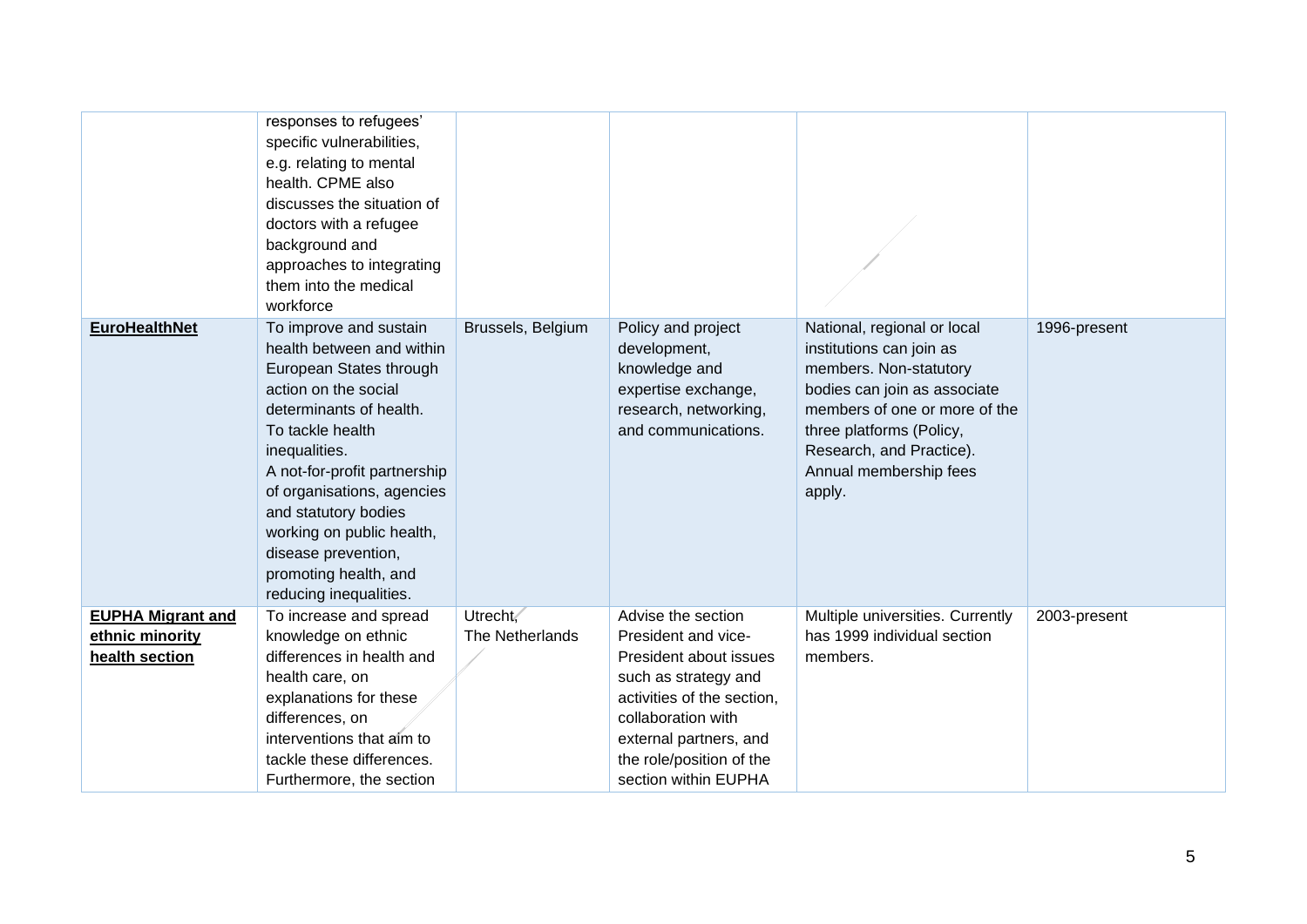|                                                       | aims at setting<br>methodological standards<br>for European countries to<br>identify ethnic groups to<br>promote exchange of<br>information and provide a<br>basis for comparative<br>studies. Next to these<br>academic aims, the<br>section aims at increasing<br>political attention at<br>national and European<br>levels for consequences<br>of migration for health and<br>health care. |                   | Support the section<br>President and vice-<br>President with the<br>execution of section<br>related tasks, such as<br>consulting section<br>members on specific<br>topics, preparing the<br>section's annual<br>meeting, and writing<br>news updates<br>Representation at<br>conferences and other<br>events. |                                                       |              |
|-------------------------------------------------------|-----------------------------------------------------------------------------------------------------------------------------------------------------------------------------------------------------------------------------------------------------------------------------------------------------------------------------------------------------------------------------------------------|-------------------|---------------------------------------------------------------------------------------------------------------------------------------------------------------------------------------------------------------------------------------------------------------------------------------------------------------|-------------------------------------------------------|--------------|
| <b>European Council on</b>                            | To protect and advance                                                                                                                                                                                                                                                                                                                                                                        | Brussels, Belgium | Legal Support and                                                                                                                                                                                                                                                                                             | Alliance of 106 NGOs across                           | 1974-present |
| <b>Refugees and Exiles</b>                            | the rights of refugees,                                                                                                                                                                                                                                                                                                                                                                       |                   | Litigation, Advocacy,                                                                                                                                                                                                                                                                                         | 40 European countries.                                |              |
| (ECRE)                                                | asylum-seekers and other                                                                                                                                                                                                                                                                                                                                                                      |                   | and Communication                                                                                                                                                                                                                                                                                             |                                                       |              |
|                                                       | forcibly displaced persons                                                                                                                                                                                                                                                                                                                                                                    |                   |                                                                                                                                                                                                                                                                                                               |                                                       |              |
|                                                       | in Europe and in Europe's                                                                                                                                                                                                                                                                                                                                                                     |                   |                                                                                                                                                                                                                                                                                                               |                                                       |              |
|                                                       | external policies.                                                                                                                                                                                                                                                                                                                                                                            |                   |                                                                                                                                                                                                                                                                                                               |                                                       |              |
| <b>European Network of</b><br><b>Community Health</b> | To act as a platform for<br>communication, increase                                                                                                                                                                                                                                                                                                                                           | Brussels, Belgium | Database for exchange<br>of promotion materials,                                                                                                                                                                                                                                                              | Coordinated by IOM in<br>partnership with the Federal | 2013-present |
| <b>Mediators</b>                                      | the visibility of the work of                                                                                                                                                                                                                                                                                                                                                                 |                   | videos, handbooks                                                                                                                                                                                                                                                                                             | <b>Public Service for Health</b>                      |              |
|                                                       | the health mediators and                                                                                                                                                                                                                                                                                                                                                                      |                   | translated into multiple                                                                                                                                                                                                                                                                                      | (Belgium), the National                               |              |
|                                                       | different mediation                                                                                                                                                                                                                                                                                                                                                                           |                   | languages, as well as                                                                                                                                                                                                                                                                                         | Network of Health Mediators                           |              |
|                                                       | models in the EU, and                                                                                                                                                                                                                                                                                                                                                                         |                   | link with other                                                                                                                                                                                                                                                                                               | (Bulgaria), the National                              |              |
|                                                       | provide an opportunity for                                                                                                                                                                                                                                                                                                                                                                    |                   | EU/regional initiatives                                                                                                                                                                                                                                                                                       | Institute for Public Health                           |              |
|                                                       | harmonization of training                                                                                                                                                                                                                                                                                                                                                                     |                   | on health and mediation                                                                                                                                                                                                                                                                                       | (Romania), CESPYD                                     |              |
|                                                       | programmes and                                                                                                                                                                                                                                                                                                                                                                                |                   |                                                                                                                                                                                                                                                                                                               | University of Seville and the                         |              |
|                                                       | implementation of joint                                                                                                                                                                                                                                                                                                                                                                       |                   |                                                                                                                                                                                                                                                                                                               | Catalonian Public Health                              |              |
|                                                       | training programmes and                                                                                                                                                                                                                                                                                                                                                                       |                   |                                                                                                                                                                                                                                                                                                               | Agency (Spain), the                                   |              |
|                                                       | exchanges                                                                                                                                                                                                                                                                                                                                                                                     |                   |                                                                                                                                                                                                                                                                                                               | Association pour l' Accueil des                       |              |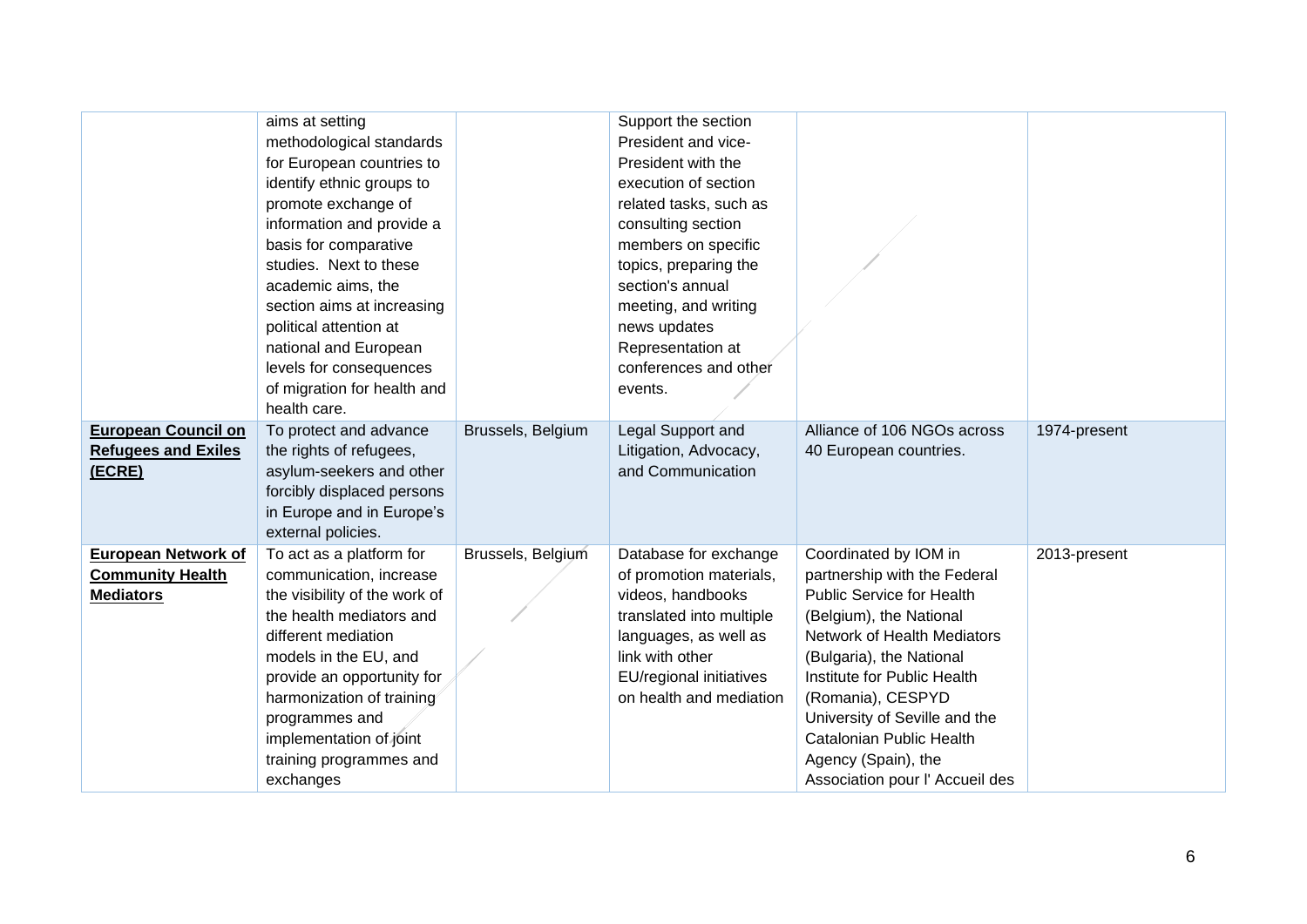|                                                                                                                                          |                                                                                                                                                                                                                           |                     |                                                                                                                                                                                                                                                                                                                                                                                       | Voyageurs (France) and other<br>partners                                                                                                                                                                                                                                                                                                           |              |
|------------------------------------------------------------------------------------------------------------------------------------------|---------------------------------------------------------------------------------------------------------------------------------------------------------------------------------------------------------------------------|---------------------|---------------------------------------------------------------------------------------------------------------------------------------------------------------------------------------------------------------------------------------------------------------------------------------------------------------------------------------------------------------------------------------|----------------------------------------------------------------------------------------------------------------------------------------------------------------------------------------------------------------------------------------------------------------------------------------------------------------------------------------------------|--------------|
| <b>European Rural and</b><br><b>Isolated Practitioners</b><br><b>Association</b>                                                         | Founded by family<br>doctors to address the<br>health and wellbeing<br>needs of rural<br>communities and the<br>professional needs of<br>those serving them across<br>Europe. A recognized<br>network of WONCA<br>Europe. | Ljubljana, Slovenia | Research,<br>communications,<br>advocacy, training                                                                                                                                                                                                                                                                                                                                    | Individual membership is open<br>to any rural health care<br>practitioner who is actively<br>working in rural health care<br>and rural academics (for<br>example, medical, rural health<br>special interest). Individuals<br>interested in rural health, rural<br>health care issues and<br>EURIPA are also invited to<br>become members of EURIPA | 1996-present |
| <b>European Migration</b><br><b>Network (EMN)</b>                                                                                        | Provides information on<br>migration and asylum with<br>a view to supporting<br>policymaking in the<br>European Union                                                                                                     | Brussels, Belgium   | Gathers information and<br>knowledge on emerging<br>issues relating to asylum<br>and migration in Europe.<br>Produce reports, studies<br>and policy briefs with<br>analysis of policy and<br>legislative development<br>and implementation.<br>The EMN publishes the<br>latest news in a regular<br>bulletin and maintains a<br>glossary of migration<br>and asylum-related<br>terms. | National Contact Points (EMN<br>NCPs) are established in all<br>Member States (except<br>Denmark) and Norway. Each<br>EMN NCPs is appointed by the<br>relevant national government.                                                                                                                                                                | 2008-present |
| <b>European Medical</b><br>Students <sup>®</sup><br><b>Association (EMSA)</b><br><b>Medical Ethics and</b><br><b>Human Rights Pillar</b> | To empower medical<br>students to defend and<br>actively promote Human<br>Rights within society,<br>whilst raising awareness                                                                                              | Brussels, Belgium   | Multiple projects taking<br>place through national<br>member organisations,<br>advocacy                                                                                                                                                                                                                                                                                               | Medical students join through<br>their National Member<br>Organisation, which pays an<br>annual fee. Individual paid<br>membership is also possible.                                                                                                                                                                                               | 1990-present |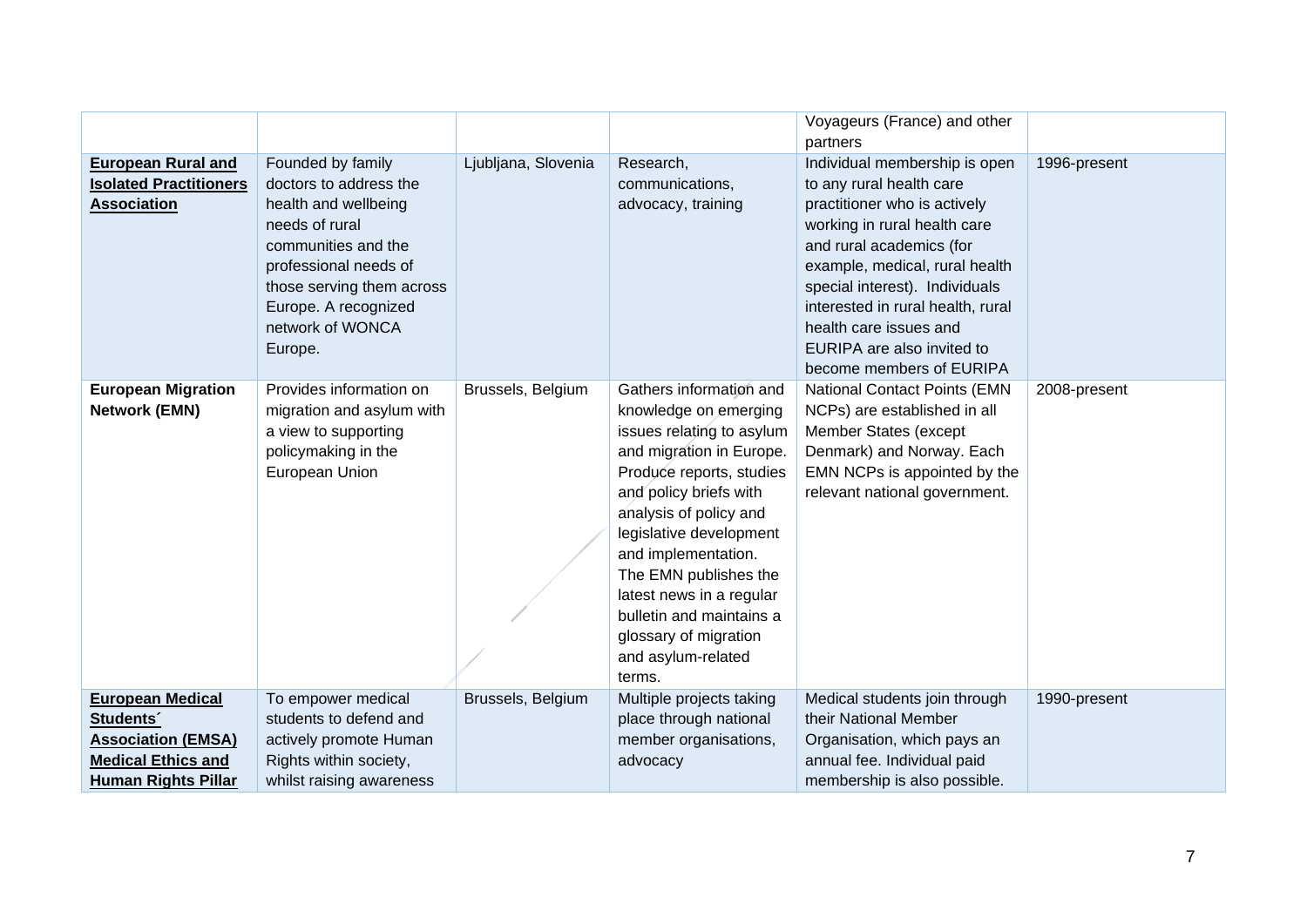|                                                                                                              | of ethical matters in                                                                                                                                                                                                    |                   |                                                                                                                                                                                                                                                                                                                        |                                                                                                                                                                                                                                                                                                                                                                                                   |              |
|--------------------------------------------------------------------------------------------------------------|--------------------------------------------------------------------------------------------------------------------------------------------------------------------------------------------------------------------------|-------------------|------------------------------------------------------------------------------------------------------------------------------------------------------------------------------------------------------------------------------------------------------------------------------------------------------------------------|---------------------------------------------------------------------------------------------------------------------------------------------------------------------------------------------------------------------------------------------------------------------------------------------------------------------------------------------------------------------------------------------------|--------------|
| <b>EUropean Refugees-</b><br><b>HUman Movement</b><br>and Advisory<br><b>Network (EUR-</b><br><b>HUMAN</b> ) | health.<br>to enhance the capacity of<br>European member states<br>who accept migrants and<br>refugees in addressing<br>their health needs,<br>safeguard them from<br>risks, and minimize cross-<br>border health risks. | Crete, Greece     | Clinical protocols,<br>guidelines together with<br>health education and<br>promotion material and<br>as well as a training<br>programme will be<br>developed for staff<br>serving the refugees<br>and migrants health<br>care centre and tailored<br>protocols and pilot<br>testing in six<br>implementation settings. | University of Crete<br>(Coordinator)<br><b>Stichting Katholieke</b><br>Universiteit<br>University of Liverpool<br>Netherlands Institute for Health<br>Services Research<br>Faculty of Humanities and<br>Social Sciences<br>Medizinische Universität Wien<br>Univerza V Ljubljani<br>European Forum for Primary<br>Care<br>Local Health Authority of<br>Empoli<br>Arq Psychotrauma Expert<br>Group | 2014-2020    |
| <b>European</b><br><b>NGO Platform</b><br>for Migration<br>and asylum                                        | Meeting-place of<br>European NGOs and<br>networks seeking to<br>contribute to the<br>development of asylum<br>and migration policy in the<br>EU.                                                                         | N/A               | Regularly meet to<br>exchange information<br>and views on EU<br>developments and to<br>coordinate EU level<br>advocacy actions                                                                                                                                                                                         | University of Debrecen<br>20+ NGOs and Networks                                                                                                                                                                                                                                                                                                                                                   | 1994-present |
| <b>European</b><br>Programme for<br><b>Integration and</b><br><b>Migration</b>                               | Initiative of 25 private<br>foundations with the goal<br>of strengthening the role<br>of civil society in building<br>inclusive communities and<br>in developing humane                                                  | Brussels, Belgium | Grant-making, capacity<br>development,<br>knowledge support,<br>connecting actors.                                                                                                                                                                                                                                     | CSOs and private foundations                                                                                                                                                                                                                                                                                                                                                                      | 2005-present |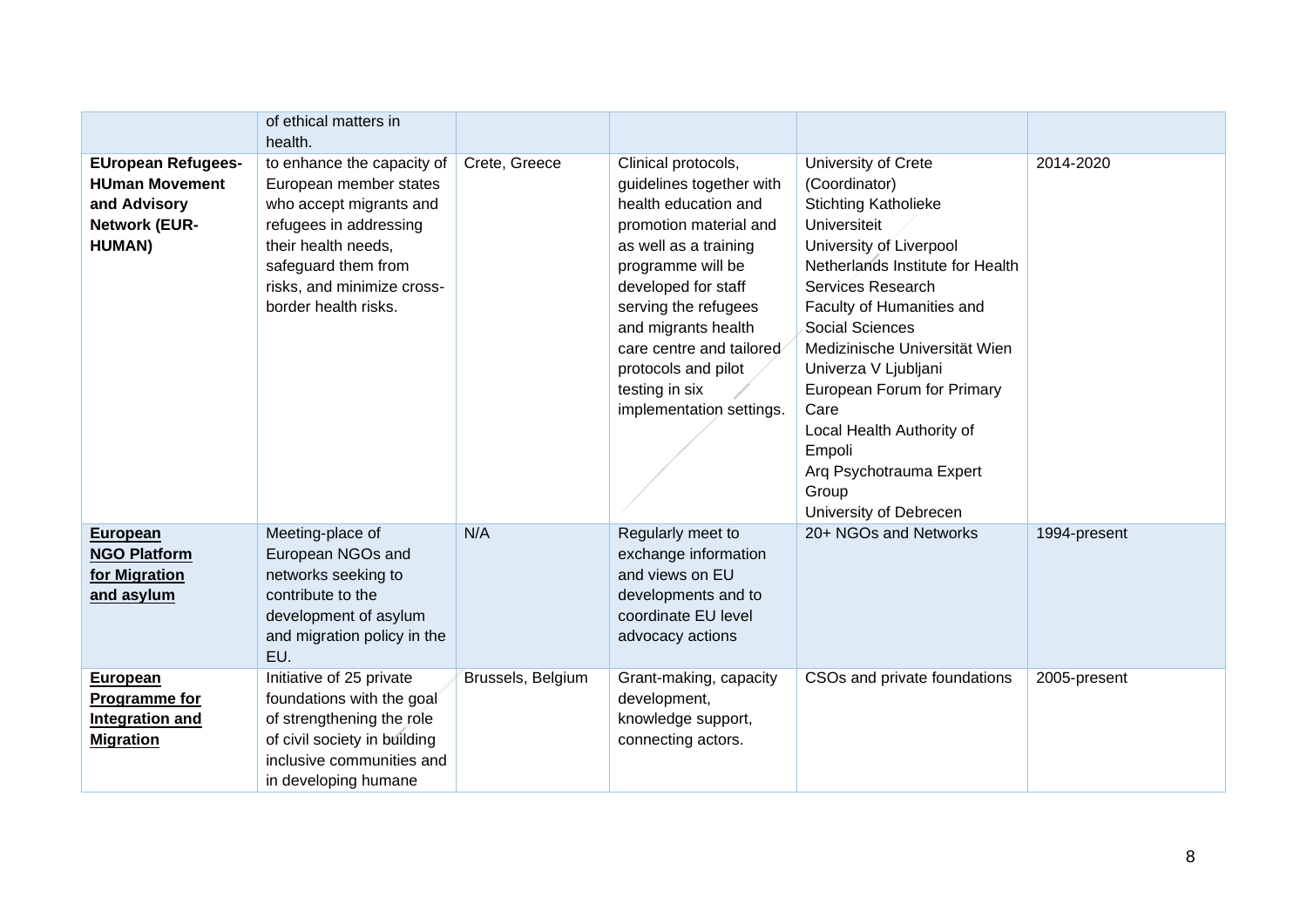| <b>ESCMID Study Group</b><br>for Infections in<br><b>Travellers and</b><br><b>Migrants - ESGITM</b>                                                                                         | and sustainable<br>responses to migration,<br>based on Europe's<br>commitment to universal<br>human rights and social<br>justice<br>Promoting collaborative<br>research to obtain multi-<br>center data on the<br>epidemiology, clinical<br>presentation and<br>prevention of travel-                      | Basel, Switzerland                                                    | Collaborative research,<br>educational events,<br>awareness raising                                                                                                                                                                                             | Open to all ESCMID members<br>who are interested and<br>working in fields covered<br>by the Study Group. There are<br>no membership fees to the<br><b>Study Group</b> | ?-present |
|---------------------------------------------------------------------------------------------------------------------------------------------------------------------------------------------|------------------------------------------------------------------------------------------------------------------------------------------------------------------------------------------------------------------------------------------------------------------------------------------------------------|-----------------------------------------------------------------------|-----------------------------------------------------------------------------------------------------------------------------------------------------------------------------------------------------------------------------------------------------------------|-----------------------------------------------------------------------------------------------------------------------------------------------------------------------|-----------|
| <b>FEAM, Federation of</b><br><b>European Academies</b><br>of Medicne and<br><b>ALLEA, the</b><br><b>European Federation</b><br>of Academies of<br><b>Sciences and</b><br><b>Humanities</b> | related infections<br>FEAM and ALLEA join<br>their voices to call for the<br>collection of reliable,<br>validated and comparable<br>data as well as for a wider<br>and continuous dialogue<br>between sectors and<br>disciplines to inform<br>policies and combat<br>myths around migration<br>and health. | Brussels, Belgium<br>& Berlin, Germany                                | two joint conferences<br>hosted by the Belgian<br>Academies of Medicine<br>(ARMB, KAGB,<br>November 2019,<br>Brussels) and by the<br>French Academy of<br>Medicine (Paris,<br>January 2020), ECDC<br>Virtual Academy, study<br>coordination, policy<br>dialogue | Universities and Institutions                                                                                                                                         | ?-present |
| <b>Health for</b><br><b>Undocumented</b><br><b>Migrants and Asylum</b><br>seekers (HUMA)<br><b>Network</b>                                                                                  | To promote access to<br>health care on equal<br>grounds as nationals for<br>undocumented migrants<br>and asylum seekers<br>within the European<br>Union                                                                                                                                                    | Coordination team<br>based in Paris,<br><b>Brussels and</b><br>Madrid | Advocacy, Publications                                                                                                                                                                                                                                          | The HUMA network is present<br>in 16 EU member states and<br>gathers 10 Médecins du<br>Monde organisations and 6<br>other members                                     | ?-?ended  |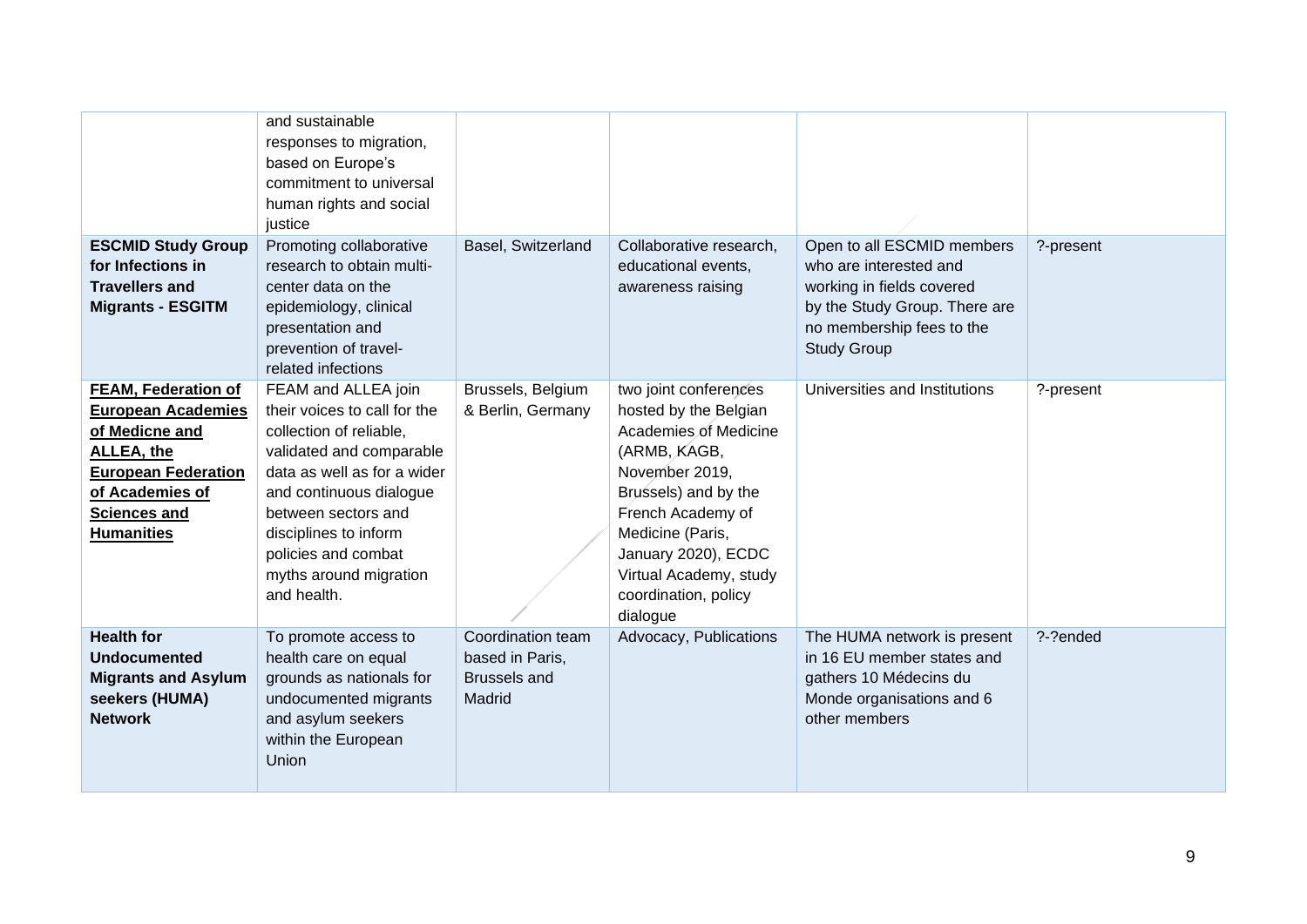|                           | *formerly the AVERROS       |                   |                           |                               |              |
|---------------------------|-----------------------------|-------------------|---------------------------|-------------------------------|--------------|
|                           | <b>Network</b>              |                   |                           |                               |              |
| <b>Human Mobility and</b> | TBA (under                  | Alicante, Spain   | <b>TBA</b>                | Individuals from FESTMIH      | 2020-present |
| <b>Global Health'</b>     | development)                |                   |                           | national member organisations |              |
| <b>Working Group,</b>     |                             |                   |                           |                               |              |
| <b>Federation of</b>      |                             |                   |                           |                               |              |
| <b>European Societies</b> |                             |                   |                           |                               |              |
| for Tropical Medicine     |                             |                   |                           |                               |              |
| & International           |                             |                   |                           |                               |              |
| <b>Health (FESTMIH)</b>   |                             |                   |                           |                               |              |
| <b>International</b>      | To empower and motivate     | Copenhagen,       | Multiple projects taking  | Medical students join through | 1951-present |
| <b>Federation of</b>      | medical students to         | Denmark           | place through national    | their National Member         |              |
| <b>Medical Students</b>   | actively promote and        |                   | member organisations.     | Organisation, which pays an   |              |
| (IFMSA) Standing          | protect human rights and    |                   | Europe-wide annual        | annual fee.                   |              |
| <b>Committee on</b>       | peace through advocacy,     |                   | advocacy campaigns        |                               |              |
| <b>Human Rights and</b>   | capacity building, and      |                   |                           |                               |              |
| Peace                     | awareness raising, and by   |                   |                           |                               |              |
|                           | supporting the students in  |                   |                           |                               |              |
|                           | carrying out activities and |                   |                           |                               |              |
|                           | projects that contribute to |                   |                           |                               |              |
|                           | creating a fair and         |                   |                           |                               |              |
|                           | peaceful world.             |                   |                           |                               |              |
| <b>Karolinska Social</b>  | Studies social              | Stockholm, Sweden | Uses social               | None                          | ?-present    |
| medicine, infectious      | determinants and            |                   | epidemiology, qualitative |                               |              |
| diseases and              | consequences of disease,    |                   | methods, digital          |                               |              |
| migration (SIM)           | evaluates interventions to  |                   | technology as well as     |                               |              |
| <b>Research Group</b>     | improve health care         |                   | health economy and        |                               |              |
|                           | access and equity,          |                   | implementation research   |                               |              |
|                           | assesses the                |                   | methods.                  |                               |              |
|                           | effectiveness and cost-     |                   |                           |                               |              |
|                           | effectiveness of screening  |                   |                           |                               |              |
|                           | programmes and              |                   |                           |                               |              |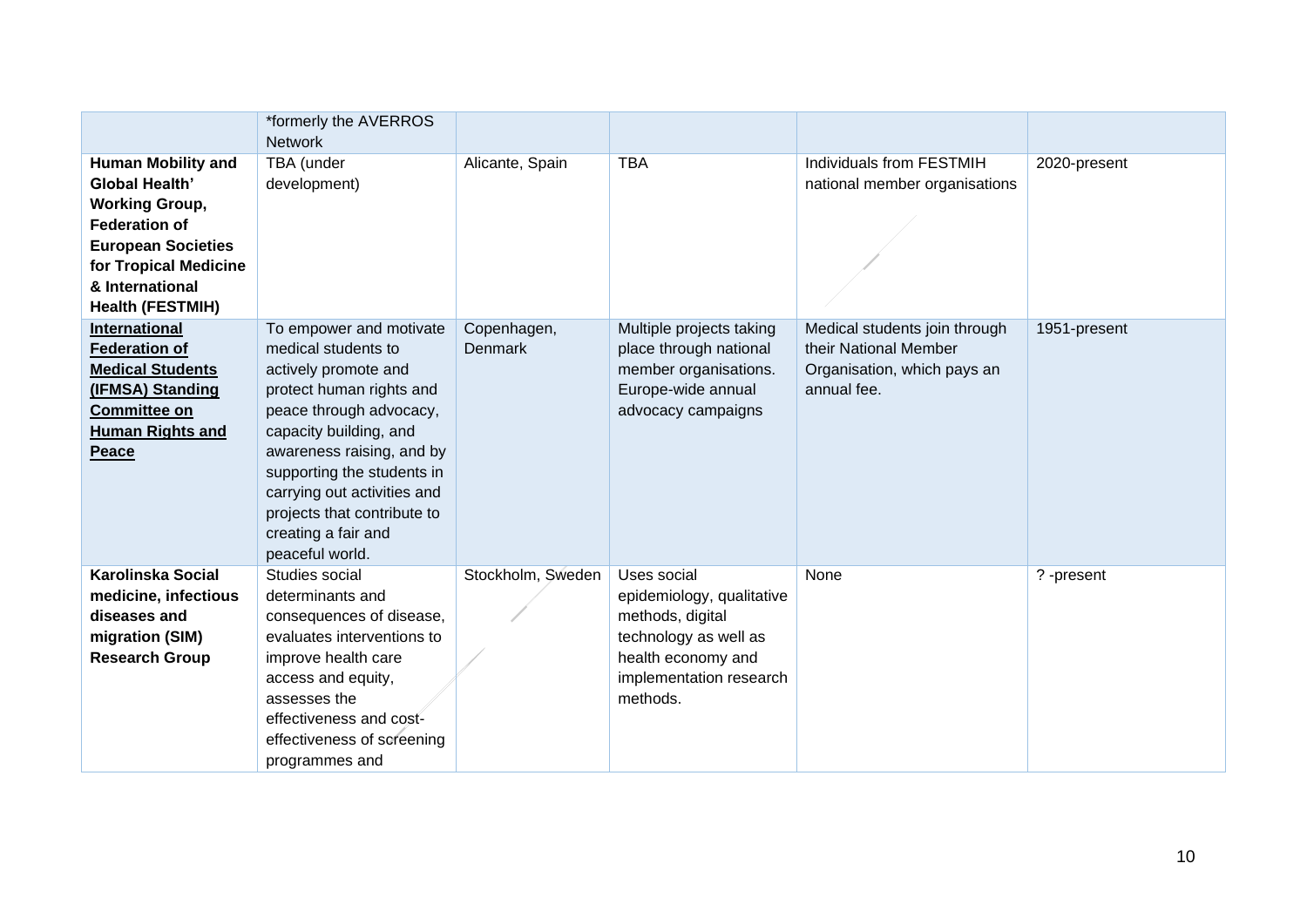|                                                                                                               | determines health needs<br>of migrants.                                                                                                                                                                                                                                                  |                                                              |                                        |                                                                                                                                                                                               |              |
|---------------------------------------------------------------------------------------------------------------|------------------------------------------------------------------------------------------------------------------------------------------------------------------------------------------------------------------------------------------------------------------------------------------|--------------------------------------------------------------|----------------------------------------|-----------------------------------------------------------------------------------------------------------------------------------------------------------------------------------------------|--------------|
| <b>M8 Alliance Expert</b><br><b>Group on Migrant</b><br><b>Health</b>                                         | Global experts examining<br>the health of migrants and<br>refugees.                                                                                                                                                                                                                      | Rome, Italy / World<br><b>Health Summit</b><br><b>Berlin</b> | publications,<br>conferences, meetings | Sapienza University of Rome,<br>Institute of Global Health,<br>University of Geneva, Charité,<br>Universitätsmedizin Berlin                                                                   | 2017-present |
| <b>Migration Health and</b><br><b>Development</b><br><b>Research Initiative</b><br>(MHADRI)                   | To advance evidence-<br>informed global migration<br>health policies and<br>practices (through the<br>unique international<br>migration health<br>researchers'<br>collaboration) that will<br>improve the health and<br>wellbeing of people and<br>communities affected by<br>migration. | Brussels, Belgium                                            | Research collaborative                 | <b>Migration Health Division</b><br>(MHD) of the IOM, in<br>partnership with several<br>academic institutions and<br>researchers                                                              | 2016-present |
| <b>Migration and</b><br><b>Development</b><br><b>Working Group,</b><br><b>Maastricht UNU-</b><br><b>MERIT</b> | Engages in research on<br>the causes and<br>consequences of<br>migration (including both<br>forced and unforced<br>movements).                                                                                                                                                           | Maastricht,<br><b>Netherlands</b>                            | Research                               | <b>UNU Migration Network, WHO</b><br><b>EURO</b>                                                                                                                                              | ?-present    |
| <b>Migration Policy</b><br>Group                                                                              | To inspire networks to<br>provide evidence-based<br>projects, research and<br>campaigns in the areas of<br>integration, migration and<br>anti-discrimination.                                                                                                                            | Brussels, Belgium                                            | Independent analyses                   | Ongoing working relationships<br>with over 135 organisations,<br>including the European<br>institutions, UNHCR, ECRE,<br>PICUM, Eurocities, Social<br>Platform, IMISCOE, ENAR and<br>Equinet. | 1995-present |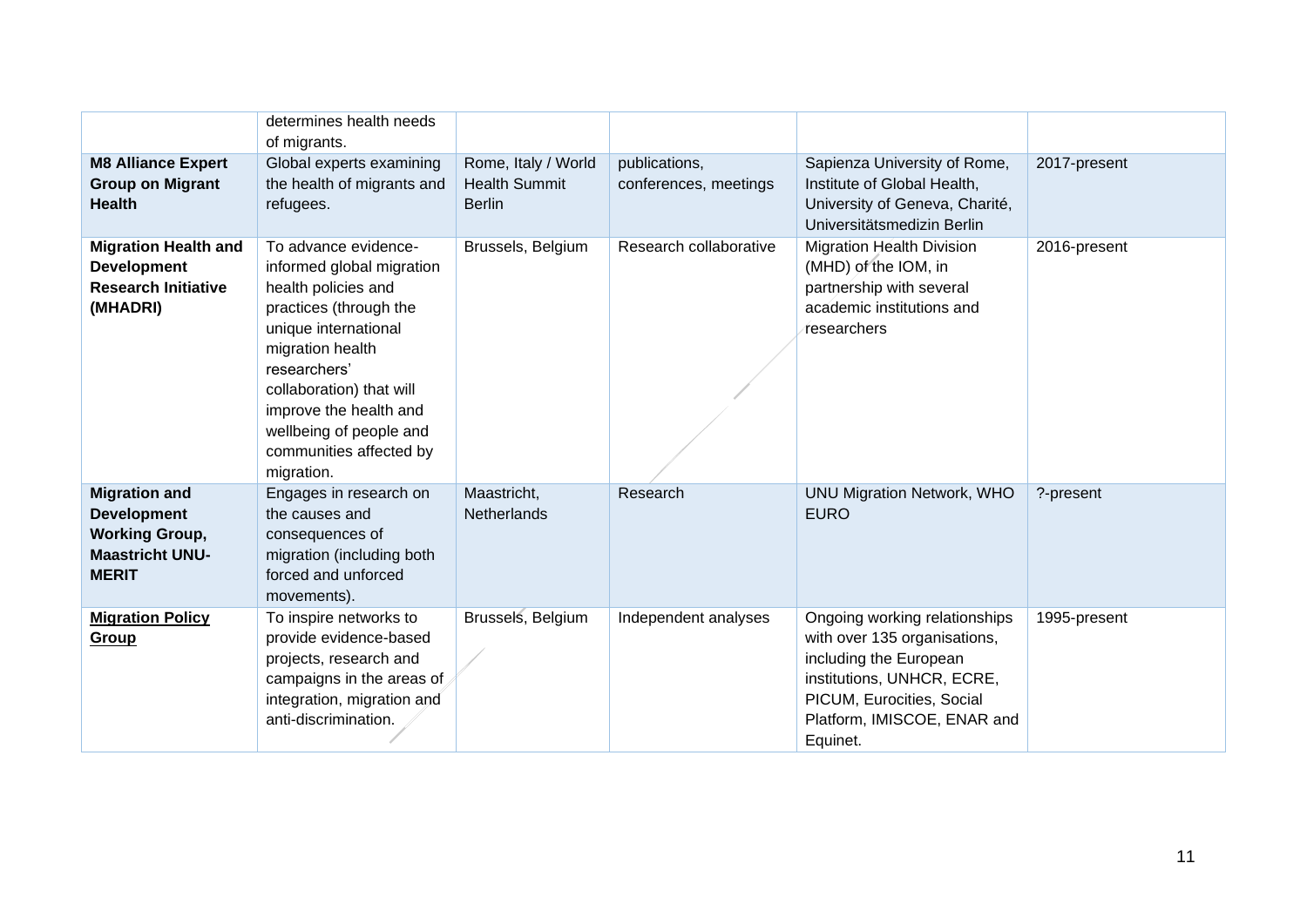| <b>MigEurop</b>                                                       | To raise awareness about<br>the detention of migrants<br>in Europe                                                                                                                                                                                                                                                                                                                                                                                                                                                                                                                                                                                                                                                                                                                                   | Paris, France          | Advocacy, lobbying | 50 associations and 52<br>individual members in 17<br>countries across Europe,<br>Africa, and the Middle East                                                                                                                                                                        | ?-present             |
|-----------------------------------------------------------------------|------------------------------------------------------------------------------------------------------------------------------------------------------------------------------------------------------------------------------------------------------------------------------------------------------------------------------------------------------------------------------------------------------------------------------------------------------------------------------------------------------------------------------------------------------------------------------------------------------------------------------------------------------------------------------------------------------------------------------------------------------------------------------------------------------|------------------------|--------------------|--------------------------------------------------------------------------------------------------------------------------------------------------------------------------------------------------------------------------------------------------------------------------------------|-----------------------|
| <b>Mixed Migration</b><br><b>Centre Europe</b><br><b>Regional Hub</b> | To increase<br>understanding of mixed<br>migration, to positively<br>impact global and regional<br>migration policies, to<br>inform evidence-based<br>protection responses for<br>people on the move and<br>to stimulate forward<br>thinking in public and<br>policy debates on mixed<br>migration. The MMC's<br>overarching focus is on<br>human rights and<br>protection for all people<br>on the move. The Europe<br>Hub focuses on data<br>collection in Italy and<br>Greece interviewing<br>refugees and migrants<br>from Nigeria, Ivory Coast,<br>Pakistan, Syria, Iraq and<br>Afghanistan. The ambition<br>is to expand data<br>collection and analysis to<br>cover other migration<br>routes in Europe, both in<br>countries of first arrival<br>and across routes further<br>within Europe. | Geneva,<br>Switzerland | Research           | The 4Mi data collection in Italy<br>and Greece is part of the<br>project 'Advancing Alternative<br><b>Migration Governance'</b><br>(ADMIGOV) funded by the<br>European Union -<br>Horizon2020.<br>In Greece, MMC is partner<br>with KMOP.<br>In Italy, MMC is partner with<br>Oxfam. | February 2019-present |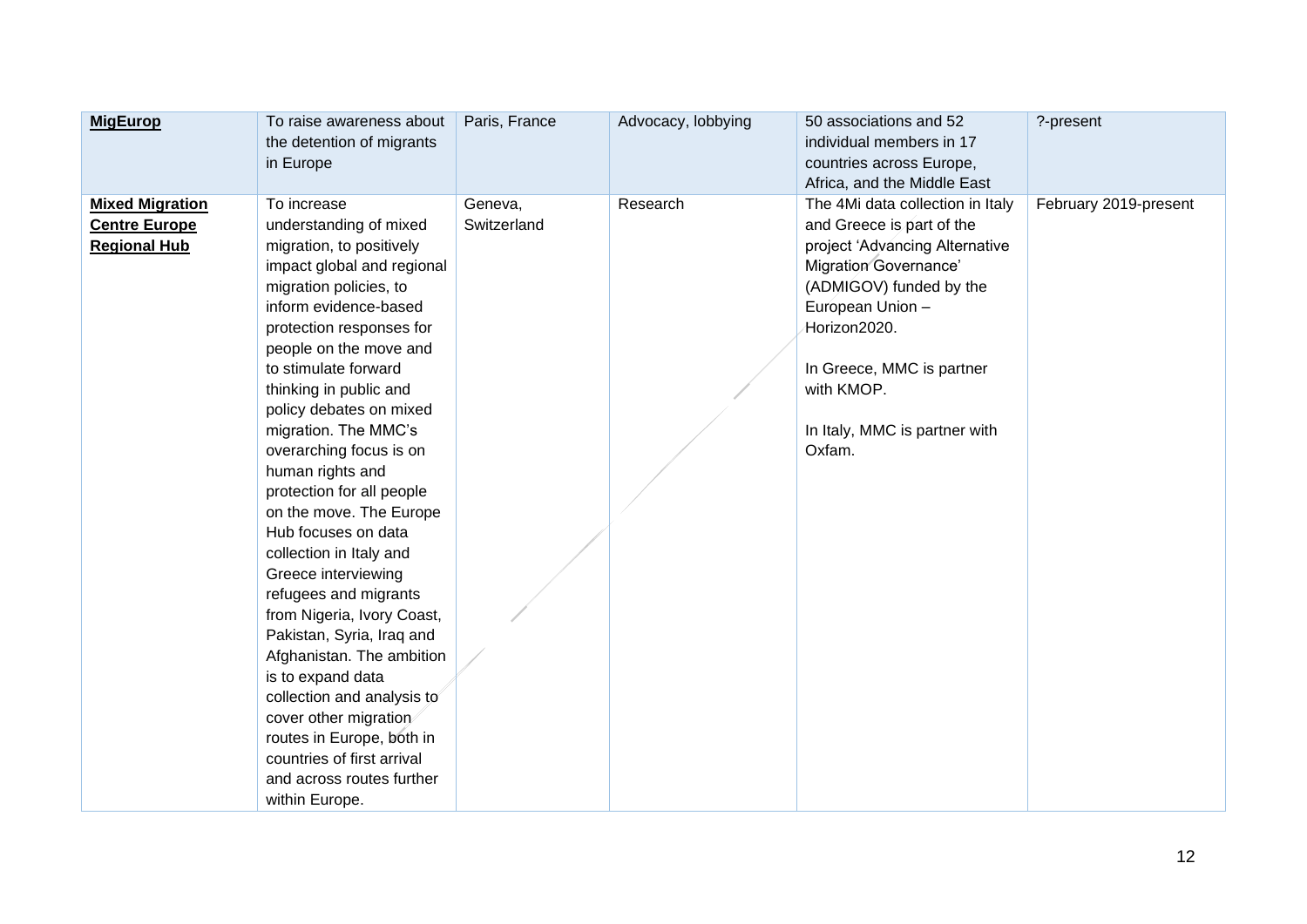| <b>MyHealth European</b><br><b>Network</b>                                                                      | A Facebook platform to<br>establish a place where<br>professionals can share,<br>comment, discuss, upload<br>any kind of tools, events<br>and news that could<br>facilitate the access to<br>health to new arrived<br>immigrants to Europe. | Barcelona, Spain  | Knowledge and<br>resource-sharing | Open to any healthcare<br>professionals who want to help<br>vulnerable migrants                                                                                                                                                                                                                                                                                                                                                                                                                                                                                                                                                                       | 2018-present |
|-----------------------------------------------------------------------------------------------------------------|---------------------------------------------------------------------------------------------------------------------------------------------------------------------------------------------------------------------------------------------|-------------------|-----------------------------------|-------------------------------------------------------------------------------------------------------------------------------------------------------------------------------------------------------------------------------------------------------------------------------------------------------------------------------------------------------------------------------------------------------------------------------------------------------------------------------------------------------------------------------------------------------------------------------------------------------------------------------------------------------|--------------|
| <b>Platform for</b><br>International<br><b>Cooperation on</b><br><b>Undocumented</b><br><b>Migrants (PICUM)</b> | Generates and<br>coordinates a humane<br>and informed response to<br>undocumented migrants'<br>realities and provides a<br>platform to engage policy<br>makers and the general<br>public in the full<br>realisation of their rights         | Brussels, Belgium | Publications and<br>campaigns     | 167 member organisations in<br>35 countries. PICUM<br>membership is open to non-<br>profit and NGOs working with<br>or for the rights of<br>undocumented migrants and<br>who are committed to PICUM's<br>vision, mission and values.<br>This network includes<br>grassroots, national level,<br>migrant community<br>organisations, service<br>providers, trade unions and<br>others engaged in a variety of<br>activities from information and<br>advice, mediation, legal aid,<br>research, and policy analysis,<br>and advocacy. PICUM's<br>membership fee ranges from<br>€50 to €3000 according to the<br>member<br>organisation's annual income. | 2001-present |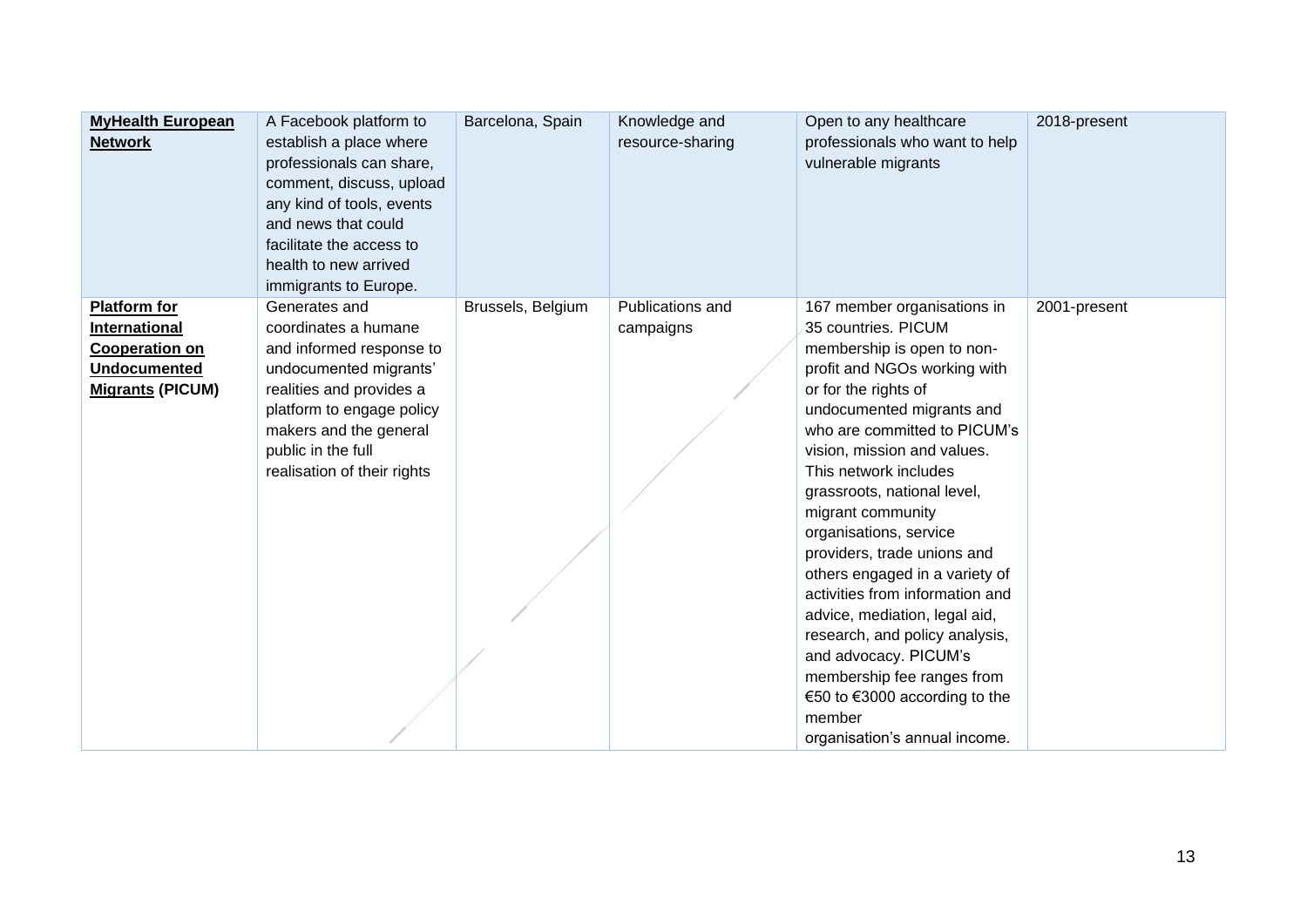| <b>Radboud University</b><br><b>Network on Migrant</b><br><b>Inclusion (RUNOMI)</b> | <b>RUNOMI</b> activities are<br>focusing on three<br>domains related to<br>migrant inclusion:<br>economic inclusion, social<br>inclusion, and migrant<br>access to public services,<br>healthcare and housing.<br><b>RUNOMI</b> scholars are<br>affiliated with the<br>Nijmegen School of<br>Management, the<br>faculties of Arts, Law,<br>Social Sciences,<br>Philosophy, Theology and<br>Religious Studies and the<br><b>Radboud University</b><br>Medical Centre. | Nijmegen, The<br>Netherlands | Seminars, teaching,<br>engaging with<br>practitioners to<br>contribute to design,<br>implementation and<br>evaluation of effective<br>(local) policies. | Must be an employee of<br>Radboud University.<br>Must be involved in research in<br>the field of migrant inclusion.                                              | 2018-present  |
|-------------------------------------------------------------------------------------|----------------------------------------------------------------------------------------------------------------------------------------------------------------------------------------------------------------------------------------------------------------------------------------------------------------------------------------------------------------------------------------------------------------------------------------------------------------------|------------------------------|---------------------------------------------------------------------------------------------------------------------------------------------------------|------------------------------------------------------------------------------------------------------------------------------------------------------------------|---------------|
| <b>Roma Health</b><br><b>Network</b>                                                | To support the<br>participation of Roma civil<br>society in the<br>development,<br>implementation and<br>monitoring of public<br>policies impacting Roma,<br>particularly public health,<br>across the European<br>Union.                                                                                                                                                                                                                                            | Brussels, Belgium            | Policy dialogue,<br>webinars, advocacy<br>campaigns                                                                                                     | Nine supporting organisations<br>(to date). Open membership<br>applications.                                                                                     | 2018-present  |
| <b>SIRIUS - Policy</b><br><b>Network on Migrant</b><br><b>Education</b>             | Brings together key<br>stakeholders in migration<br>and education from<br>around Europe, including<br>policy makers,                                                                                                                                                                                                                                                                                                                                                 | Brussels, Belgium            | Projects, policy dialogue                                                                                                                               | Full Members can be any non-<br>profit organisation at any level<br>of governance, any university<br>or any research centre. Full<br>Members are invited and can | 2012--present |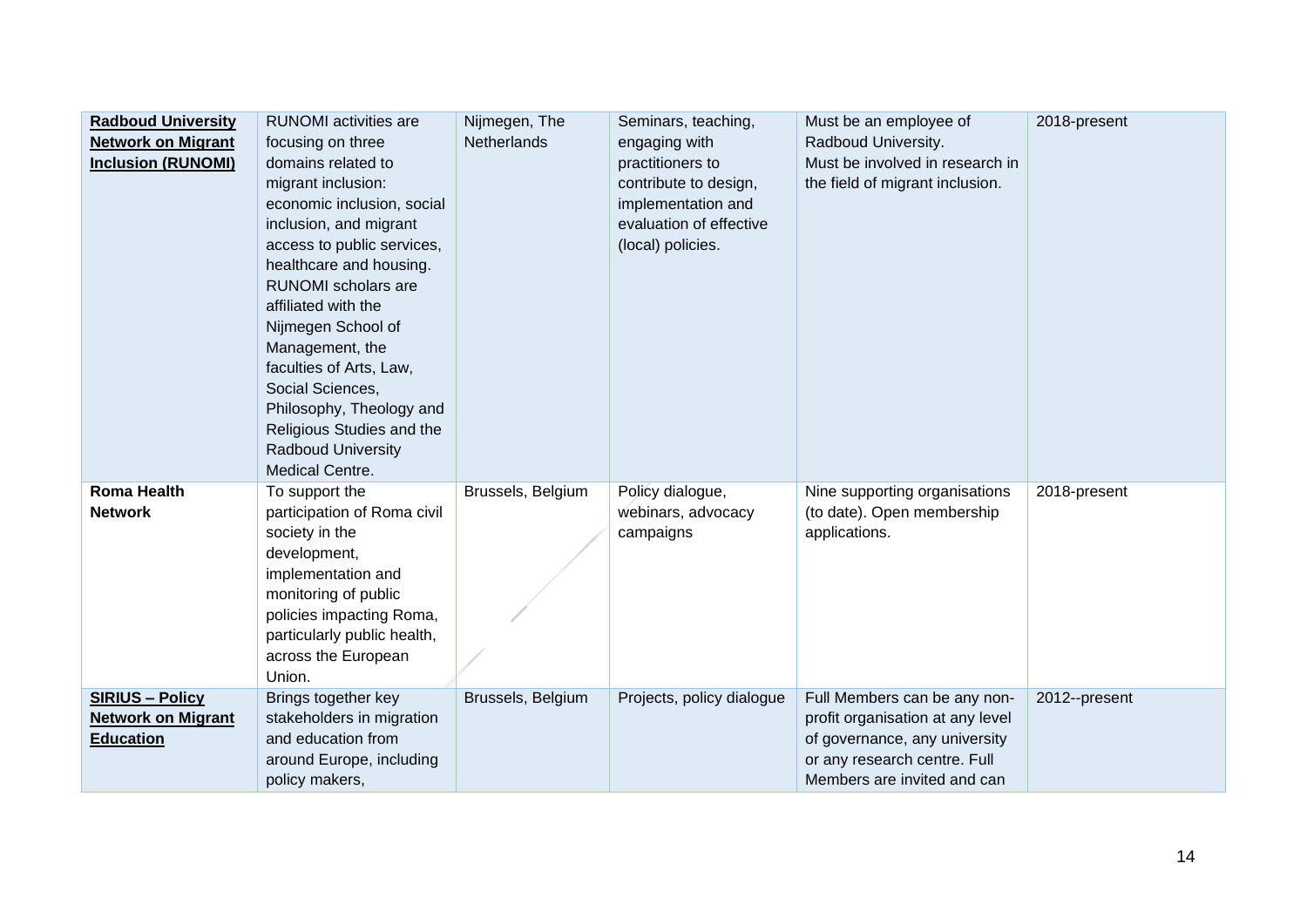|                                                                                                                           | researchers, practitioners<br>and representatives of<br>migrant communities.<br><b>SIRIUS</b> transfers<br>knowledge and influences<br>policy developments in<br>order to help pupils from a<br>migrant background<br>achieve the same<br>educational standards as<br>their native peers. |                            |                                            | participate to any event<br>organised by the Network. Full<br>Members are expected to<br>attend (or be validly<br>represented) the General<br>Assembly where they have the<br>right to speak and vote. They<br>have the right to propose a<br>candidate from their<br>employees or their board<br>members to become a<br>member of the Board. Full<br>members have to pay the full<br>amount of membership fee<br>that depends on the budget<br>approved by the General<br>Assembly for the following<br>year. Currently the<br>membership fee for full<br>members is of 300 EUR per<br>year. |              |
|---------------------------------------------------------------------------------------------------------------------------|-------------------------------------------------------------------------------------------------------------------------------------------------------------------------------------------------------------------------------------------------------------------------------------------|----------------------------|--------------------------------------------|-----------------------------------------------------------------------------------------------------------------------------------------------------------------------------------------------------------------------------------------------------------------------------------------------------------------------------------------------------------------------------------------------------------------------------------------------------------------------------------------------------------------------------------------------------------------------------------------------|--------------|
| <b>TAMPEP European</b><br>Network for the<br><b>Promotion of Rights</b><br>and Health among<br><b>Migrant Sex Workers</b> | Seeks to advance the<br>rights and health of<br>migrant and mobile sex<br>workers across Europe.                                                                                                                                                                                          | Amsterdam,<br>Netherlands  | Advocacy, training<br>manuals, information | Multiple national organisations<br>in 26 countries                                                                                                                                                                                                                                                                                                                                                                                                                                                                                                                                            | 1993-present |
| <b>United Nations</b><br><b>University Migration</b><br><b>Network</b>                                                    | Research platform across<br>Institutes of the UNU that<br>shares expertise on<br>Migration. to support the<br>sharing of knowledge and<br>research practices; to find<br>links between supposedly                                                                                         | Maastricht,<br>Netherlands | Publications, events                       | Centre for Policy Research<br>(UNU-CPR) – New York,<br><b>United States</b><br>Institute on Comparative<br><b>Regional Integration Studies</b><br>(UNU-CRIS) - Bruges,<br>Belgium                                                                                                                                                                                                                                                                                                                                                                                                             | ?-present    |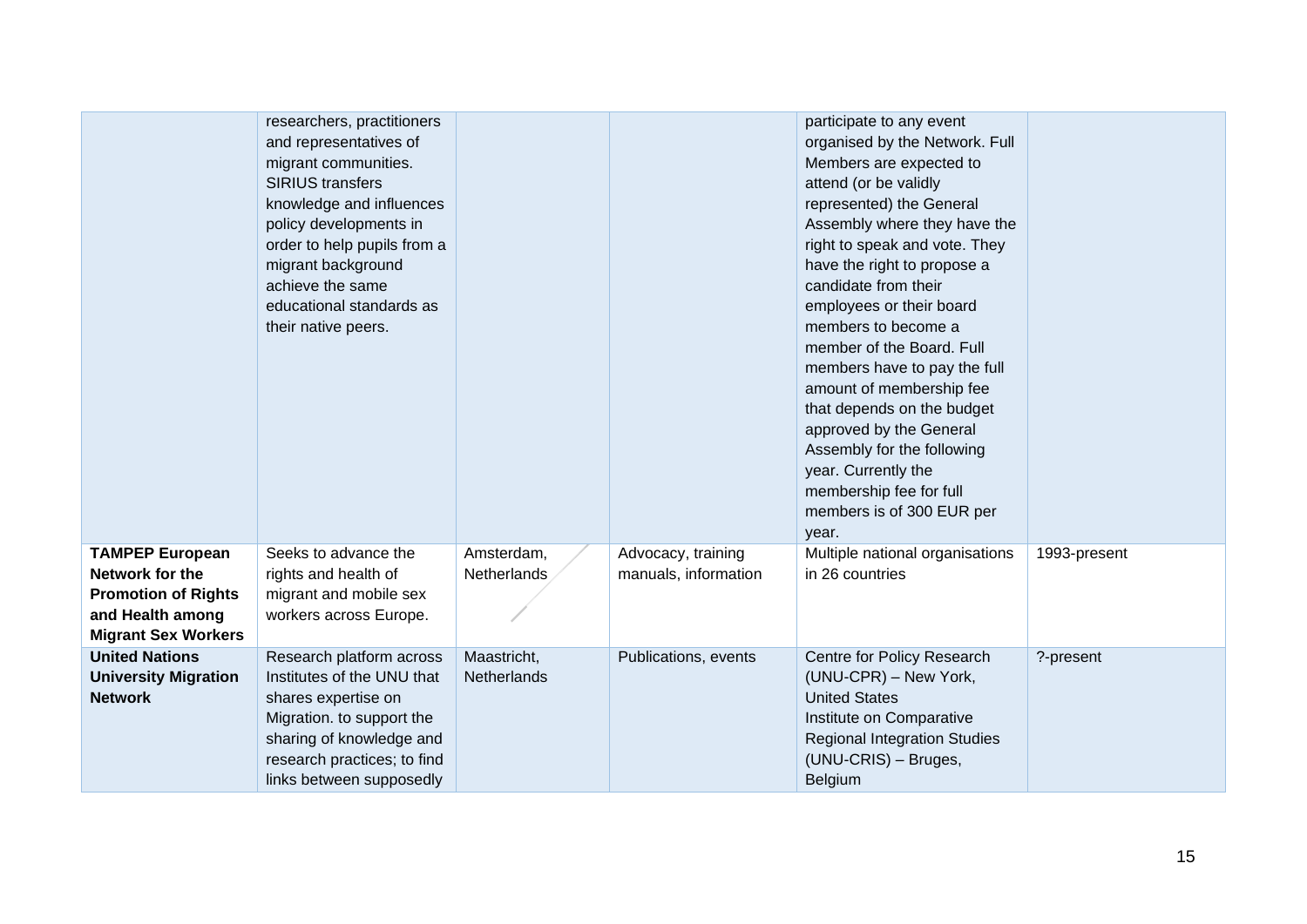|                                     | different approaches to<br>the study of migration,<br>such strias those between<br>environmental causes for<br>migration and economic<br>consequences; to inform<br>policy on matters related<br>to human security; to<br>promote comparative<br>regional perspectives on<br>migration; to consider<br>patterns of internal<br>migration; to jointly<br>influence governments or<br>regions |                        |                                                       | Institute on Computing and<br>Society (UNU-CS) - Macau,<br>China<br>Institute for Environment and<br>Human Security (UNU-EHS) -<br>Bonn, Germany<br>Institute for Water,<br><b>Environment and Health</b><br>(UNU-INWEH) - Hamilton,<br>Canada<br>Maastricht Economic and<br>Social Research Institute on<br>Innovation and Technology<br>(UNU-MERIT) - Maastricht,<br>The Netherlands<br><b>United Nations University</b><br>World Institute for<br><b>Development Economics</b><br>Research (UNU-WIDER) -<br>Helsinki, Finland |           |
|-------------------------------------|---------------------------------------------------------------------------------------------------------------------------------------------------------------------------------------------------------------------------------------------------------------------------------------------------------------------------------------------------------------------------------------------|------------------------|-------------------------------------------------------|----------------------------------------------------------------------------------------------------------------------------------------------------------------------------------------------------------------------------------------------------------------------------------------------------------------------------------------------------------------------------------------------------------------------------------------------------------------------------------------------------------------------------------|-----------|
| <b>UN Global Migration</b><br>Group | Was an inter-agency<br>group bringing together<br>heads of agencies to<br>promote the wider<br>application of all relevant<br>international and regional<br>instruments and norms<br>relating to migration, and<br>to encourage the adoption<br>of more coherent,<br>comprehensive and better<br>coordinated approaches<br>to the issue of<br>international migration.                      | Geneva,<br>Switzerland | Leadership, support,<br>information,<br>collaboration | <b>UN</b> bodies                                                                                                                                                                                                                                                                                                                                                                                                                                                                                                                 | 2006-2018 |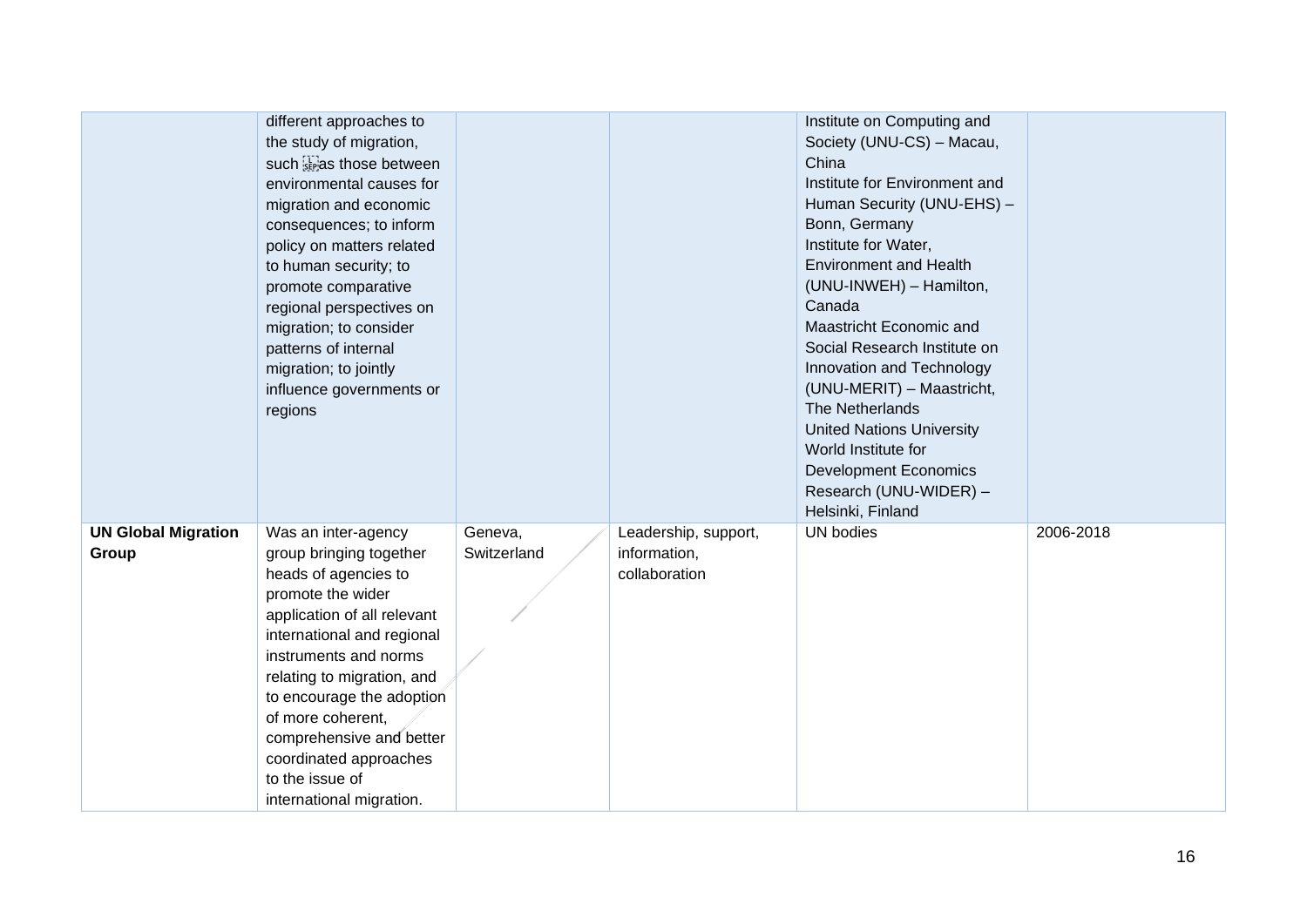| <b>UN Network on</b><br><b>Migration</b>                      | to ensure effective, timely<br>and coordinated system-<br>wide support to Member<br>States for supporting the<br>implementation, follow-up<br>and review of the Global<br>Compact for Safe, Orderly<br>and Regular Migration<br>(GCM)                                                                                       | Geneva,<br>Switzerland | Leadership, support,<br>information,<br>collaboration                                                                                                              | N/A                                                      | 2018-present          |
|---------------------------------------------------------------|-----------------------------------------------------------------------------------------------------------------------------------------------------------------------------------------------------------------------------------------------------------------------------------------------------------------------------|------------------------|--------------------------------------------------------------------------------------------------------------------------------------------------------------------|----------------------------------------------------------|-----------------------|
| <b>Voices of Young</b><br><b>Refugees in Europe</b>           | To unify and strengthen<br>the voices of individual<br>young refugees and<br>refugee organisations in<br>Europe.                                                                                                                                                                                                            | Strasbourg, France     | Advocacy, lobbying                                                                                                                                                 | Young Refugees in Europe,<br><b>Member Organizations</b> | 2008-?                |
| <b>WHO Global Health</b><br><b>Workforce Network</b>          | Operates within WHO as<br>a global mechanism for<br>stakeholder consultation,<br>dialogue and coordination<br>on comprehensive and<br>coherent health workforce<br>policies in support of the<br>implementation of the<br>Global Strategy on<br>Human Resources for<br>Health and the<br>recommendations the<br>Commission. | Geneva,<br>Switzerland | Collaboration and<br>dialogue with the key<br>technical agencies (e.g.<br>ILO, UNESCO, WB)<br>with a mandate that<br>goes beyond the health<br>sector focus of WHO | Global                                                   | 2016--present         |
| <b>WHO Knowledge</b><br>Hub on Health and<br><b>Migration</b> | Offers a platform for<br>governments, programme<br>implementers,<br>academicians and<br>researchers, international<br>organizations, non-                                                                                                                                                                                   | Copenhagen,<br>Denmark | Summer school,<br>webinars, knowledge<br>library, Migration and<br>Health Knowledge<br>Management (MIHKMA)<br>project                                              | Italian MoH, CHAFEA (EC),<br>Sicily Health Council.      | November 2016-present |